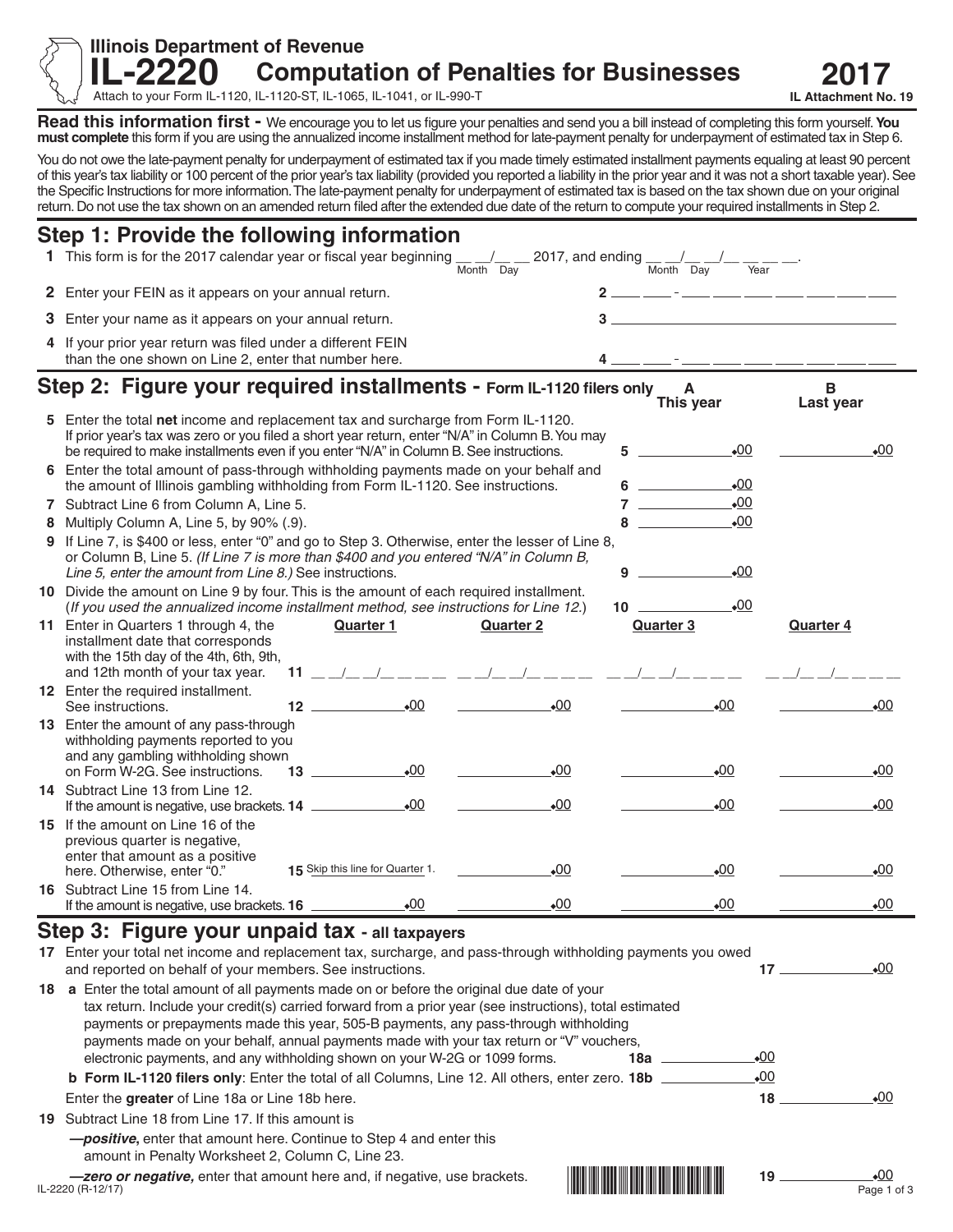## **Step 4: Figure your late-payment penalty**

Use Penalty Worksheet 1 to figure your late-payment penalty for underpayment of estimated tax. Use Penalty Worksheet 2 to figure your late-payment penalty for unpaid tax.



 *You must follow the instructions in order to properly complete the penalty worksheets.*

**20** Enter the amount and the date of each payment you made*.* Include any credit(s) carried forward from a prior year. See instructions.



**21** Enter the unpaid amounts from Line 16, Quarters 1 through 4, on the first line of the appropriate quarters in Column C below.

| A<br>Period | B<br>Due<br>date | $\mathbf c$<br>Unpaid | D<br>Payment<br>applied | Е<br>Balance due    | F<br>Payment<br>date | ${\bf G}$<br>No. of<br>days late | н<br>Penalty rate<br>(see above) |         |
|-------------|------------------|-----------------------|-------------------------|---------------------|----------------------|----------------------------------|----------------------------------|---------|
|             |                  | amount                |                         | $(Col. C - Col. D)$ |                      |                                  |                                  | Penalty |
| Qtr. 1      |                  |                       |                         |                     |                      |                                  |                                  |         |
| Qtr. 2      | $\frac{1}{2}$    |                       |                         |                     |                      |                                  |                                  |         |
| Qtr. 3      | $\frac{1}{2}$    |                       |                         |                     |                      |                                  |                                  |         |
| Qtr. 4      |                  |                       |                         |                     |                      |                                  |                                  |         |

**22** Add Column I, Quarters 1 through 4. This is your **late-payment penalty for underpayment of estimated tax.** Enter the total amount here and on Form IL-1120, Step 8, Line 58. **22** 

*You may apply any remaining overpayment from the 4th quarter in Column E above to any underpayment when figuring Penalty Worksheet 2, only if the payment date shown in the 4th quarter of Column F is after the original due date of the return.*

## **Penalty Worksheet 2 — Late-payment penalty for unpaid tax**

**23** Enter any positive amount from Line 19 on the first line of Column C below.

| A      | в<br>Due<br>date | ັ<br>Unpaid<br>amount | D<br>Payment<br>applied | Balance due<br>$(Col.C - Col.D)$ | Payment<br>date | G<br>No. of | Penalty rate<br>days late (see above) | Penalty |
|--------|------------------|-----------------------|-------------------------|----------------------------------|-----------------|-------------|---------------------------------------|---------|
| Return |                  |                       |                         |                                  |                 |             |                                       |         |

**24** Add Column I. This is your **late-payment penalty for unpaid tax.** 

Enter the total amount here and on Step 5, Line 28. **24**

Page 2 of 3 **IL-2220** (R-12/17) **information is REQUIRED.** Failure to provide information could result in a penalty. This form is authorized as outlined by the Illinois Income Tax Act. Disclosure of this